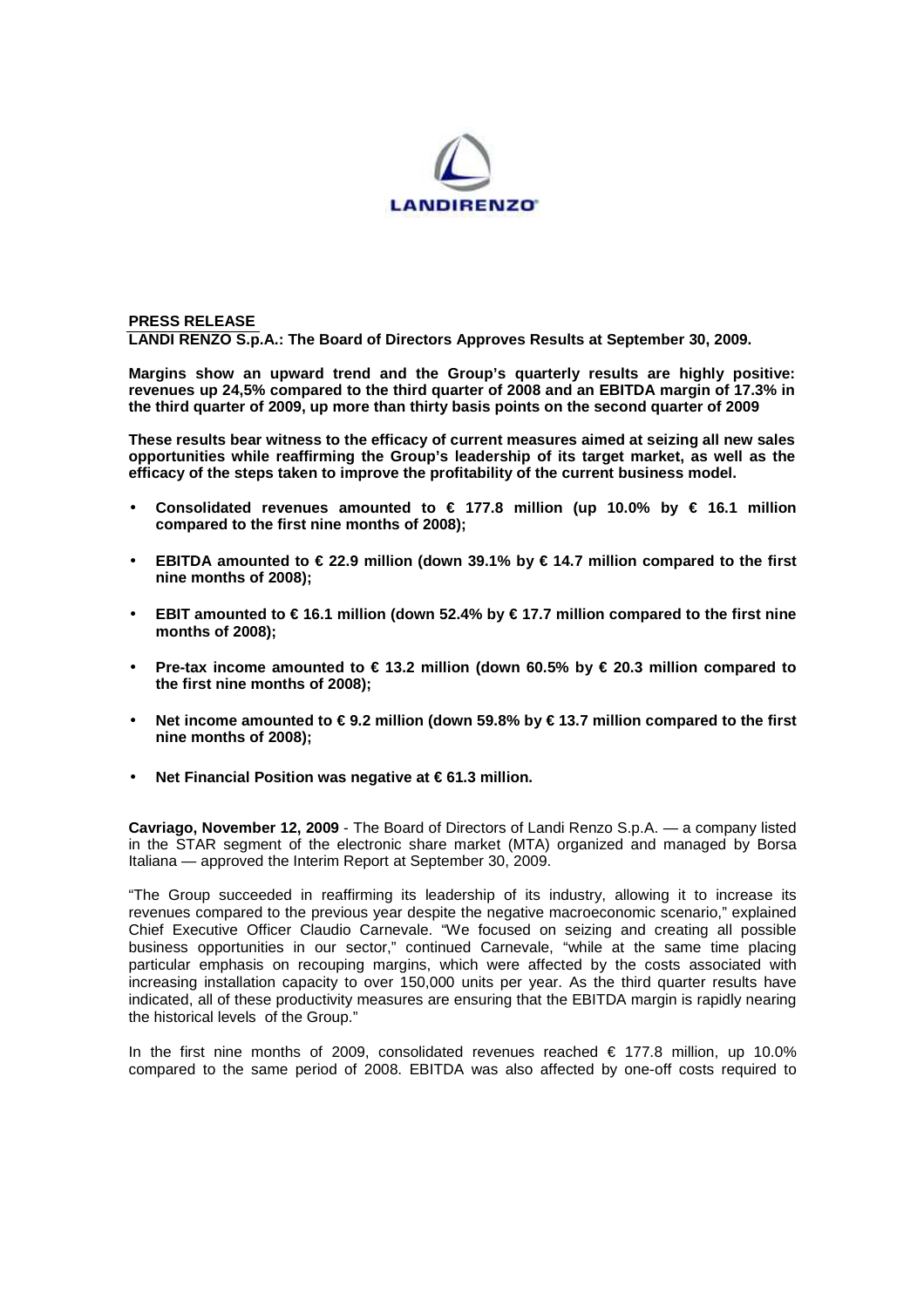

increase production capacity of LPG- and CNG-powered vehicles to over 150,000 units per year. Nonetheless, due to the steps taken, we witnessed a constant and progressive recovery of margins, which amounted to  $\epsilon$  22.9 million overall for the first nine months, down by -39.1% ( $\epsilon$  14.7 million) compared to the same period of 2008.

In the reference period, Group EBIT was € 16.1 million, down 52.4% by € 17.7 million compared to the first nine months of 2008. Pre-tax income amounted to € 13.2 million, down 60.5% by € 20.3 million compared to the first nine months of 2008; Group net income for the first nine months of 2009 was € 9.2 million, down 13.7 million (-59.8%) compared to the same period of 2008.

In the third quarter of 2009, consolidated sales amounted to  $\epsilon$  69.6 million, up 24.5% compared to the third quarter of 2008. EBITDA for the third quarter of 2009 was 12.0 million (-3.0% compared to the same quarter of 2008). EBIT was € 9.6 million, down 11.8% compared to the third quarter of 2008, pre-tax income amounted to € 8.1 million (-27.8%) and net income was € 5.7 million (-24.0%).

## **Revenue Performance**

Total Group's consolidated revenues reached € 177.8 million at September 30, 2009. Revenues on sales of LPG systems rose from € 87.0 million to €135.2 million, marking an improvement of 55.3% and representing 76.0% of total revenues, whereas sales of CNG systems went from € 70.6 million to € 40.6 million, for a decline of 42.5%. This performance, driven by the flexibility of the Group's business model, was positively affected by the increase in registrations of LPG vehicles in Europe, and most markedly in Italy.

Breaking down revenues by geographical area, in the nine months of 2009 the Group earned 49.3% of its consolidated revenues outside Italy. The Italian market expanded by 78.0% during the reporting period. Said increase was driven by the rise in sales of installed LPG injection systems, particularly through the OEM channel.

Revenues increased 12.4% in Europe compared to the same period of 2008, buoyed by the strong performance of sales on Eastern European markets, such as Poland and Romania.

Markets in India, China, Turkey and Algeria performed well as non-European markets generally declined.

## **Margin Performance**

EBITDA for the first nine months of 2009 was  $\epsilon$  22.9 million compared to  $\epsilon$  37.6 million for the same period of 2008.

Efficiency-boosting measures taken by the Group allowed it to offset the decline in profitability that resulted from the change in the mix of products/services and the ensuing one-off costs.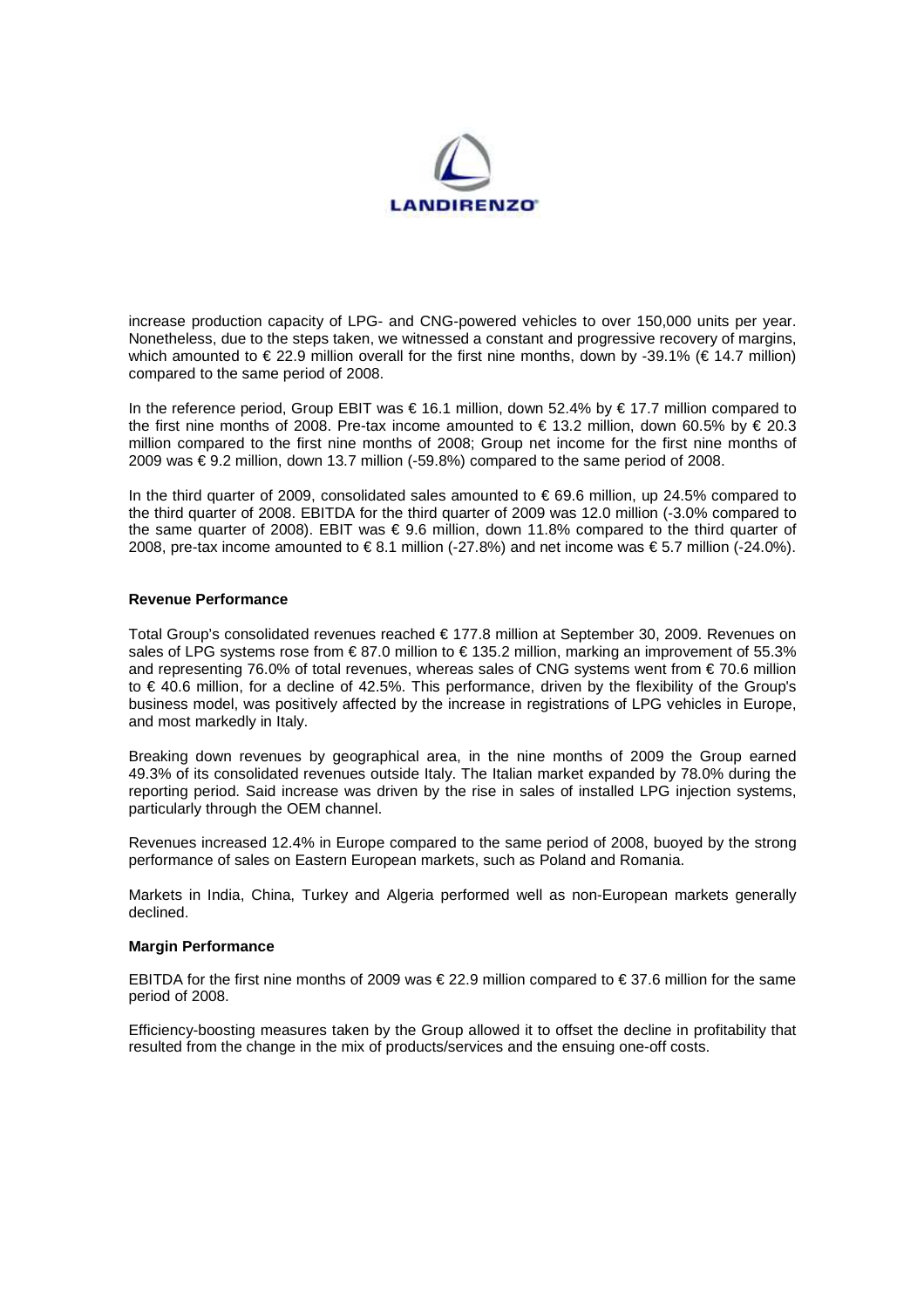

The factors cited above had also a positive effect on other margin items, such as EBIT and net profit.

#### **Financial Position**

Net financial position at September 30, 2009 was negative at € 61.3 million compared to a negative net financial position of € 60.3 million at June 30, 2009, mainly due to the increase in working capital.

Landi Renzo is a world leader in the sector of components and LPG and CNG fuel systems for motor vehicles.

Based in Cavriago (Reggio Emilia) and with more than 50 years' experience in the sector, Landi Renzo is distinguished by the sustained growth of its revenues and the extent of its international operations, with a presence in over 50 countries.

Landi Renzo S.p.A. has been listed in the STAR segment of Borsa Italiana since June 2007.

The officer responsible for the preparation of the Company's financial reports, Paolo Cilloni, declares, pursuant to Article 154-bis, paragraph 2 of the Consolidated Finance Act, that the accounting information contained in this press release corresponds to documented results, and to accounting records and books.

This press release is a translation. The Italian version will prevail.

# **Investor Relations:**

Pierpaolo Marziali Landi Renzo Investor Relator Investorrelationslandi.it@landi.it +39 0522 94 33

# **Contatti stampa:**

Barabino & Partners Federico Vercellino f.vercellino@barabino.it +39.02.72.02.35.35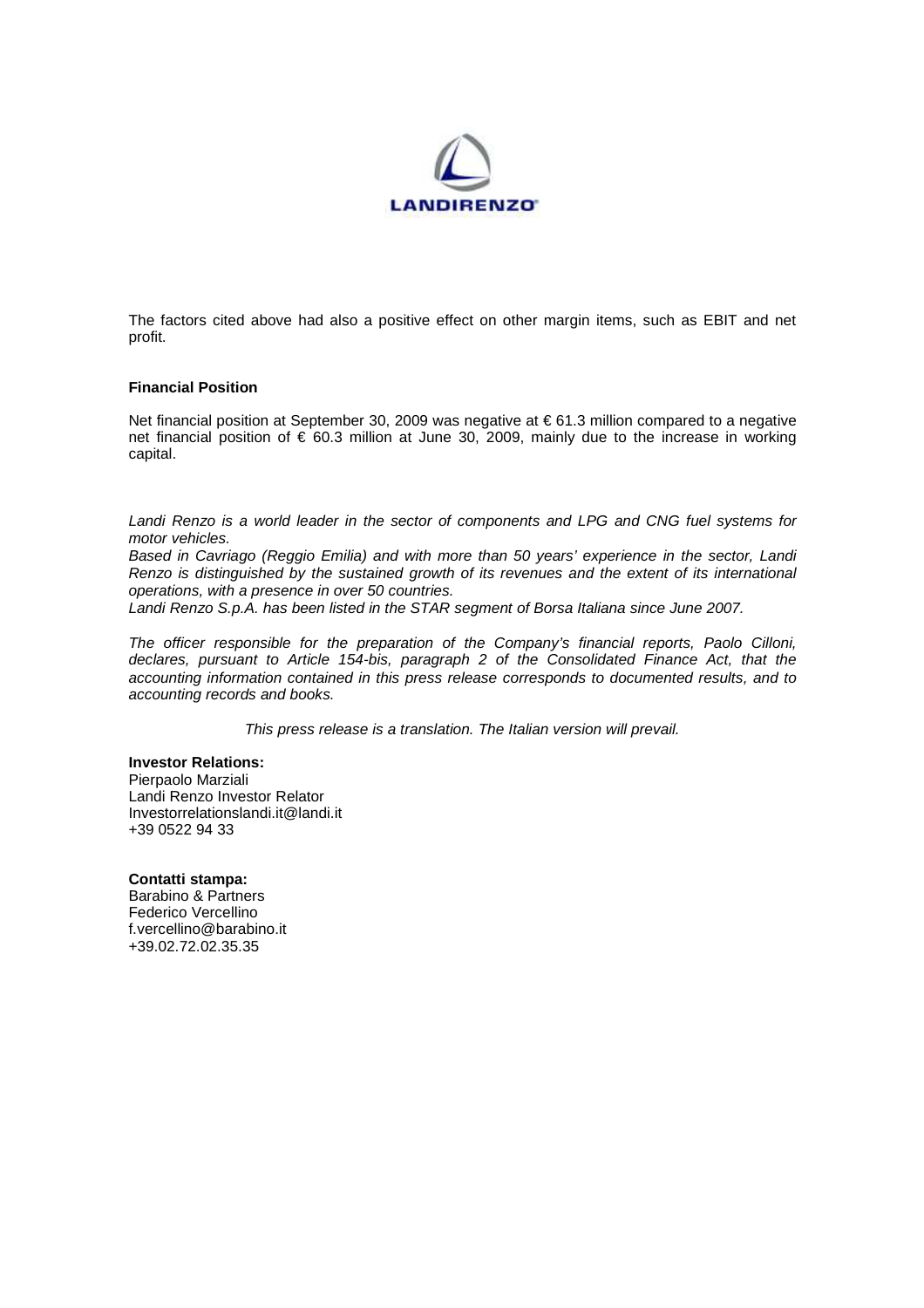

| <b>ASSETS (thousands of Euros)</b>                          | 30 September 2009 | 31 December 2008 | 30 September 2008 |
|-------------------------------------------------------------|-------------------|------------------|-------------------|
| Non-current assets                                          |                   |                  |                   |
| Property, plant and equipment                               | 27,687            | 25,106           | 20,215            |
| Development expenditure                                     | 4,318             | 3,661            | 2,143             |
| Goodwill                                                    | 51,961            | 51,961           | 2,988             |
| Other intangible assets with finite useful lives            | 17,481            | 18,063           | 1,272             |
| Other non-current financial assets                          | 73                | 73               | 75                |
| Deferred tax assets                                         | 7,226             | 4,059            | 3,054             |
| <b>Total non-current assets</b>                             | 108,746           | 102,923          | 29,747            |
|                                                             |                   |                  |                   |
| <b>Current assets</b>                                       |                   |                  |                   |
| Trade receivables                                           | 110,625           | 48.977           | 50,506            |
| Trade receivables - related parties                         | 467               | 586              |                   |
| Inventories                                                 | 59,687            | 68,163           | 47,670            |
| Other receivables and current assets                        | 4,526             | 7,425            | 7,802             |
| Current financial assets                                    | 124               | 156              | 143               |
| Cash and cash equivalents                                   | 27,833            | 30,272           | 65,608            |
| <b>Total current assets</b>                                 | 203,262           | 155,579          | 171,729           |
|                                                             |                   |                  |                   |
| <b>TOTAL ASSETS</b>                                         | 312,008           | 258,502          | 201,476           |
|                                                             |                   |                  |                   |
| <b>EQUITY AND LIABILITIES (thousands of Euros)</b>          | 30 September 2009 | 31 December 2008 | 30 September 2008 |
| Equity attributable to the shareholders of the parent       |                   |                  |                   |
| Share capital                                               | 11,250            | 11,250           | 11,250            |
| Other reserves                                              | 105,932           | 87,154           | 87,824            |
| Profit(Loss) for the period/year                            | 9,517             | 26,706           | 22,819            |
| Total equity attributable to the shareholders of the parent | 126,699           | 125,110          | 121,893           |
|                                                             |                   |                  |                   |
| <b>Minority interests</b>                                   | 13                | 290              | 281               |
|                                                             |                   |                  |                   |
| <b>TOTAL EQUITY</b>                                         | 126,712           | 125,400          | 122,174           |
|                                                             |                   |                  |                   |
| Non-current liabilities                                     |                   |                  |                   |
| Bank loans                                                  | 58,804            | 27,679           | 3,981             |
| Other non-current financial liabilities                     | 392               | 465              | 560               |
| Provisions for risks and charges                            | 1,355             | 495              | 503               |
| Defined benefit plans                                       | 2,559             | 2,579            | 2,042             |
| Deferred tax liabilities                                    | 6,703             | 6,975            | 2,068             |
| <b>Total non-current liabilities</b>                        | 69,813            | 38,193           | 9,154             |
|                                                             |                   |                  |                   |
| <b>Current liabilities</b>                                  |                   |                  |                   |
| Bank overdraft and short-term loans                         | 29,743            | 8,465            | 3,607             |
| Other current financial liabilities                         | 168               | 167              | 164               |
| Trade payables                                              | 72,853            | 66,641           | 49,030            |
| Trade payables - related parties                            | 2,605             | 10,350           | 5,965             |
| <b>Tax liabilities</b>                                      | 4,281             | 3,581            | 7,428             |
| Other current liabilities                                   | 5,829             | 5,705            | 3,954             |
| Other current liabilities - related parties                 |                   | 0                | 0                 |
| <b>Total current liabilities</b>                            | 115,483           | 94,909           | 70,148            |
|                                                             |                   |                  |                   |
| <b>TOTAL LIABILITIES AND EQUITY</b>                         | 312,008           | 258,502          | 201,476           |